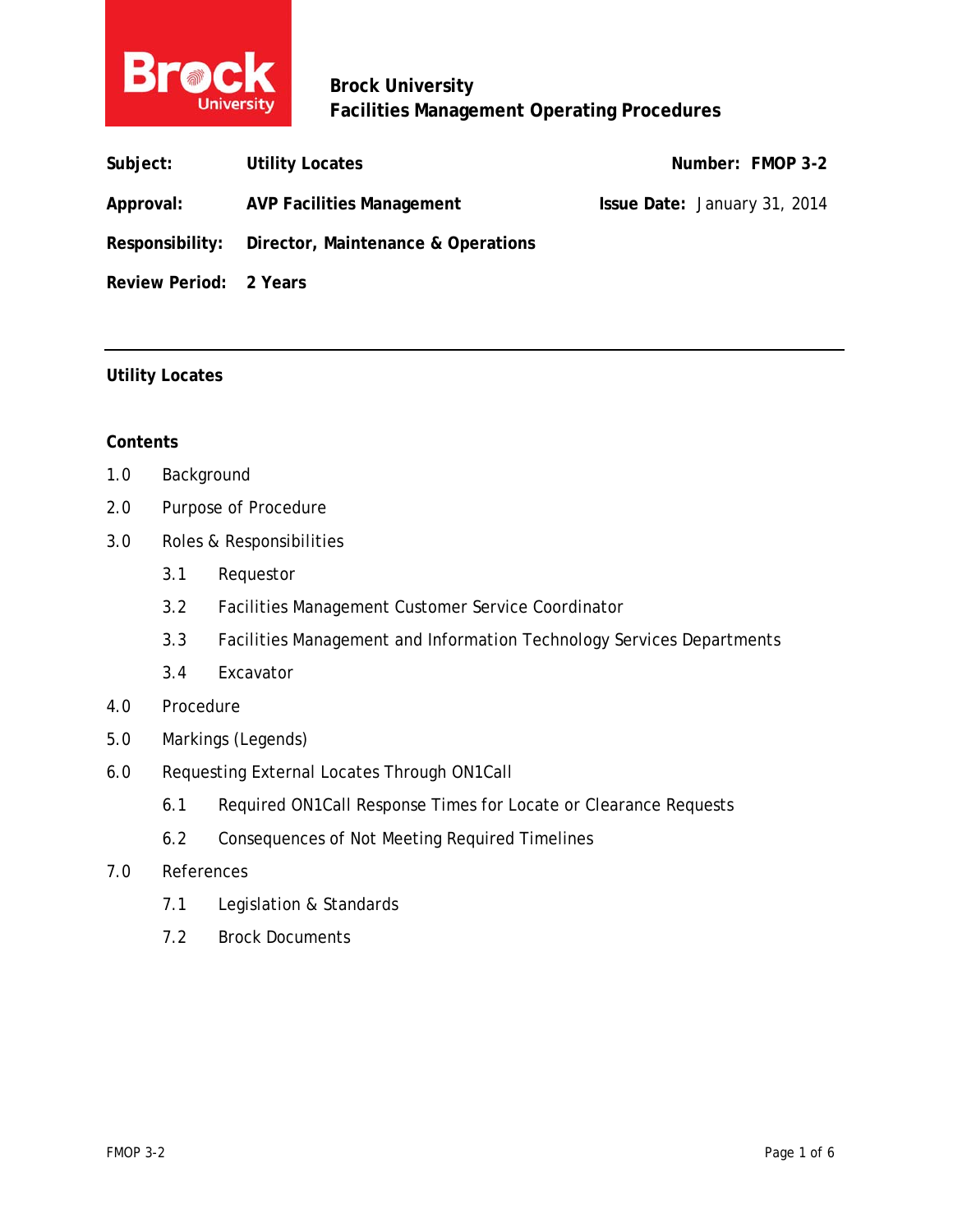### **Brock University Facilities Management Operating Procedure**

## **1.0 Background**

Brock University has numerous "buried services" on their property, as well as in street "right-of ways", including potable and fire water mains, natural gas piping, power, communication and irrigation lines. When performing any excavation or work on the campuses that involves disturbing the surface at a depth greater than 2", it is necessary to obtain "locates" (e.g. *confirmation of buried utilities or services*) or "clearances" (e.g. *confirmation of absence of buried utilities or services*). This includes digging, drilling, boring, auguring, tunneling, driving stakes, as well as plowing in cable/pipe into the earth. Anyone who digs is subject to all Ontario laws in relation to obtaining locates.

The *Ontario Underground Infrastructure Notification System Act, 2012* designates ONTARIO One Call (ON1Call) as the single point of contact in Ontario to request the location of underground infrastructure, prior to digging or excavation. In 1996, ON1Call established a call centre that receives excavation "locate" requests and notifies registered owners of underground utilities/services within the vicinity of the dig-site of the planned excavation. As of January 2014, Brock has become a member of ON1Call.

## **2.0 Purpose of Procedure**

"Locates" and "clearances" are required to prevent serious harm to employees and contractors performing work, potential damage to infrastructure, buildings and the environment and to comply with legislation. Facilities Management Customer Service Coordinator (FM CSC) coordinates all requests for internal or external locates/clearances, and coordinates as required with ON1Call.

Employees and contractors need to be aware of Brock University's Occupational Health and Safety Policy (http://www.brocku.ca/webfm\_send/18814) found on the Brock University Environment, Health & Safety website (http://brocku.ca/hr-ehs/environment-health-safety). All persons working on Brock's premises shall conduct their business in accordance with this operating procedure, and the Occupational Health & Safety Act.

## **3.0 Roles and Responsibilities**

#### **3.1 Requestor**

The Requestor must provide a scale drawing (see Section 4.1) indicating locations to be verified to the Facility Management Customer Service Coordinator (FM CSC), a minimum of five (5) full working days in advance of the projected start work date, in order for internal locates to be completed.

 3.1.1 If the requestor is a Brock University employee, external locates will be arranged by the FM CSC directly with ON1Call.

 3.1.2 If the requestor is a contractor that has been hired to perform work for Brock University, external locates must be arranged by the contractor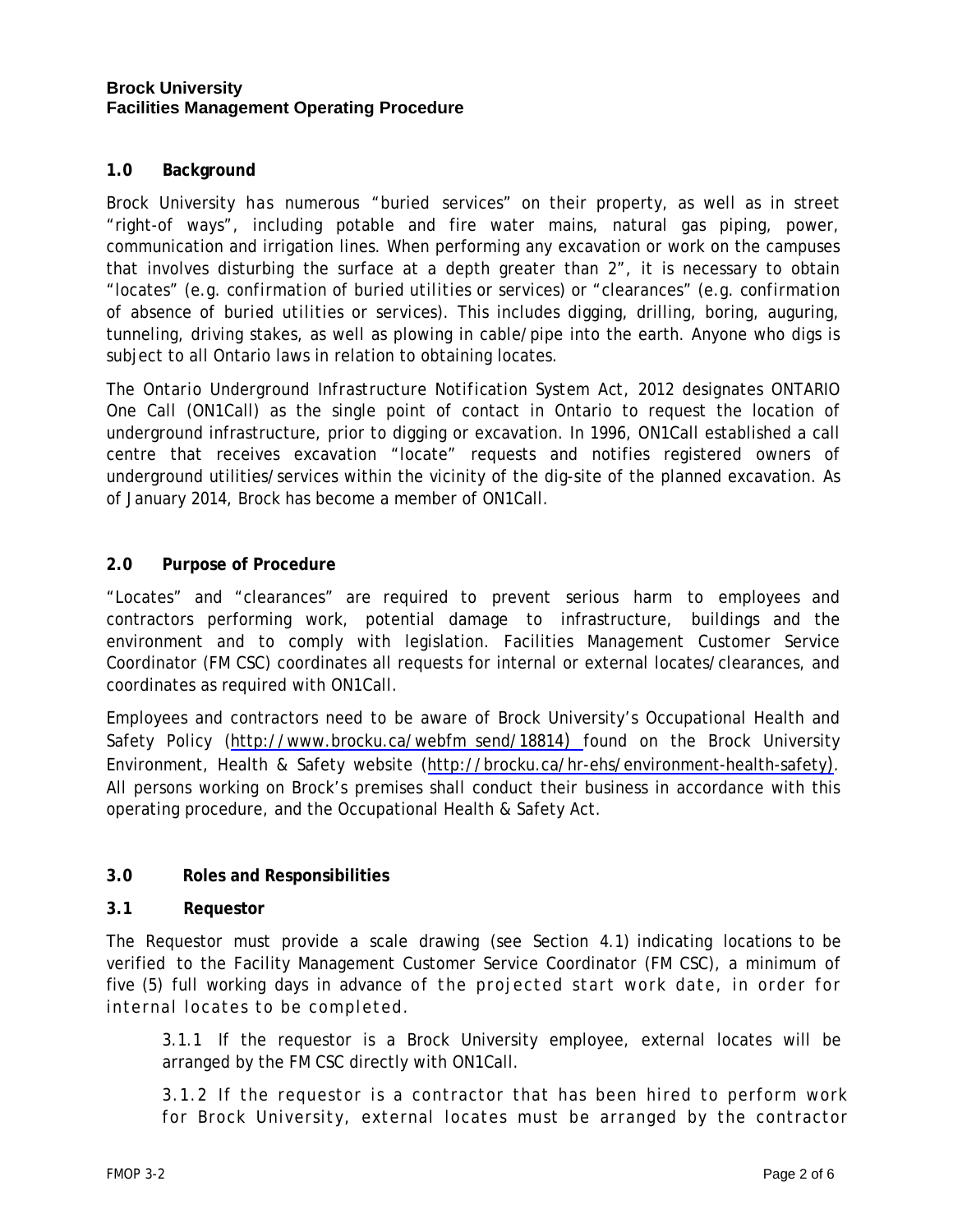directly with ON1Call. The contractor initiating the external locates directly with ON1Call must provide the FM CSC with completed copies of the external locates provided to the contractor by ON1Call (see 6.0 External Locates Through ON1Call) before authorization to proceed will be granted by the FM CSC.

### **3.2 Facilities Management Customer Service Coordinator**

The Facility Management Customer Service Coordinator (FM CSC) coordinates all internal or external requests for locates/clearances on Brock University property, and coordinates as required with ON1Call.

### **3.3 Facilities Management and Information Technology Services Departments**

Facilities Management Electrical Services, Mechanical Services and Information Technology Services (ITS) staff complete physical markings for all locates *in situ* and confirm clearances, if no buried services are within the work area.

### **3.4 Excavator**

Consult the approved documents and plan your excavation work accordingly. The completed Annex A – "*AS LOCATED – Record Form*" needs to be dated no more than 30 days previously, or the locates/clearances must be repeated. These documents must be in the excavator's possession at all times during the excavation. Hand digging is required within 1 metre or 3.28' of the markings on the documents.

#### **4.0 Procedure**

The following steps are to be used when underground services are required to be located.

4.1 To initiate the process, obtain a scale drawing of the worksite from the Facilities Management website: https://brocku.ca/webfm\_send/24204. If a large scale map is required, contact the Facilities Management Real Property Asset Management Coordinator (FM RPAM) at extension 4476.

4.2 Clearly mark and identify the proposed area on the drawing where underground work will occur.

4.3 Forward the marked drawing to the FM CSC at the Central Utilities Building (by telephone: 905-688-5550 ext. # 3717, b y fax: 905-688-6894 or by email: facilities.management@brocku.ca).

4.4 The Requestor will be advised by FM CSC if the Utility Locate request is subject to cost recovery. For internal locates, the Facilities Management labor required to complete the locate/clearance will be charged to the requestor. There is no charge for external requests received through ON1Call.

4.5 Locates from the following Brock University Service groups/departments are completed: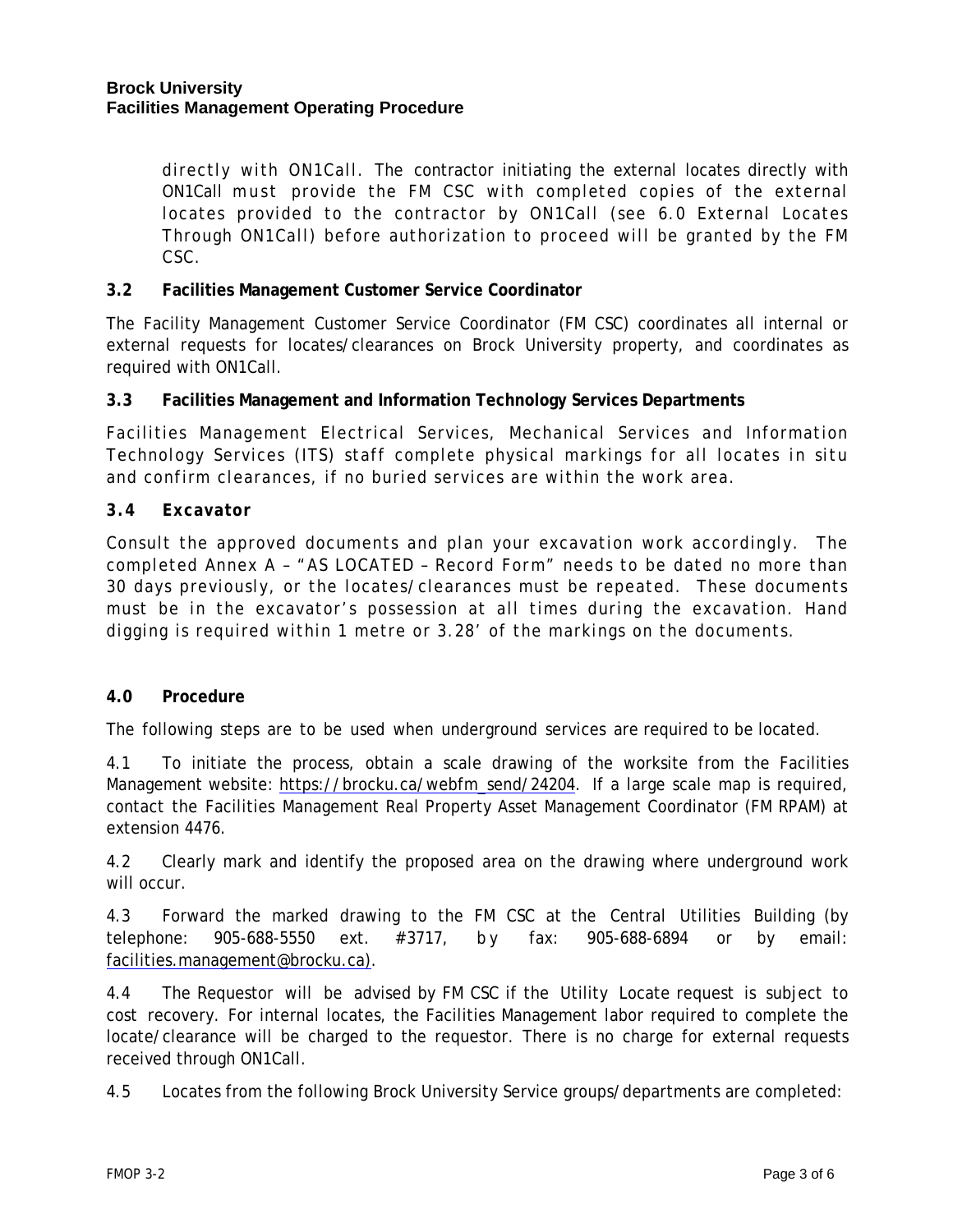- o Facilities Management Electrical Services power;
- o Facilities Management Mechanical Services generally storm or sanitary sewers, and water mains, as well as man-holes. Also includes natural gas supply after distribution meters (upstream of meters; downstream of meter locates is done by Enbridge Gas or Union Gas) and irrigation lines and related valving;
- o Information Technology Services Department (ITS) communications or fibre optic cables or other related services.

4.6 The FM CSC enters work requests for FM Electrical Services, and Mechanical Services staff, and submits an online ITS Request Form initiating a request for the ITS Department to complete Annex A – "*AS LOCATED – Record Form".* Locates are to be completed within five (5) working days for standard requests. In the event of an "emergency request" (ON1call or internal), then the locate/clearance is to be completed within 2 hours, including the marking done *in situ* and the completed Annex A returned to FM CSC within this time frame.

4.7 Maps showing underground services will be provided to staff completing the locate/clearance by the FM CSC. Staff completing locates for underground services for the required discipline, will mark the area *in situ* with colored paint, stakes or flags if services are present, and return the completed "*AS LOCATED – Record Form"* Annex A form to FM CSC. If there are no services in the vicinity this information is marked on the Annex under "locator's notes". Any changes, including additions or omissions are to be marked on the map provided by the FM CSC and a copy provided to Facilities Management Real Property Asset Management Coordinator (FM RPAM), so the Brock's site records can be updated. Originals of the Annex A, including changes, are to be provided to the FM CSC.

4.8 If the requestor is a contractor that has been hired to perform work, external locates must be arranged by the contractor directly with ON1Call. *(See Section 6.0)* The contractor initiating the external locates on or near Brock's property directly with ON1Call, must provide FM CSC with completed copies of the external locates/clearances provided to the contractor from ON1Call before authorization to proceed will be granted by the FM CSC.

4.9 The completed Annex A "*AS LOCATED - Record Form*" will be returned to the FM CSC by FM Electrical Services, Mechanical Services and the ITS Department. The FM CSC will provide a completed, signed copy of Annex A "*AS LOCATED - Record Form*" to the Requesting Party, from each group/department. Once all internal locates and a confirmation of external locates from ON1Call has been received, a full package will be sent to the Requesting Party, indicating authorization to proceed. A copy of the full locate package must be in the possession of the excavator performing the work at all times during the excavation.

4.10 If the excavation work on the campus is undertaken in other than the designated area, or if excavation not started within **30 working days of this report**, the requestor shall call for new locates/clearances.

4.11 Hand digging – ON1Call only considers use of shovels, spades and picks as hand digging. If you are using anything else to pierce the ground, you must indicate machine digging (e.g. driving stakes, hand augers, etc.)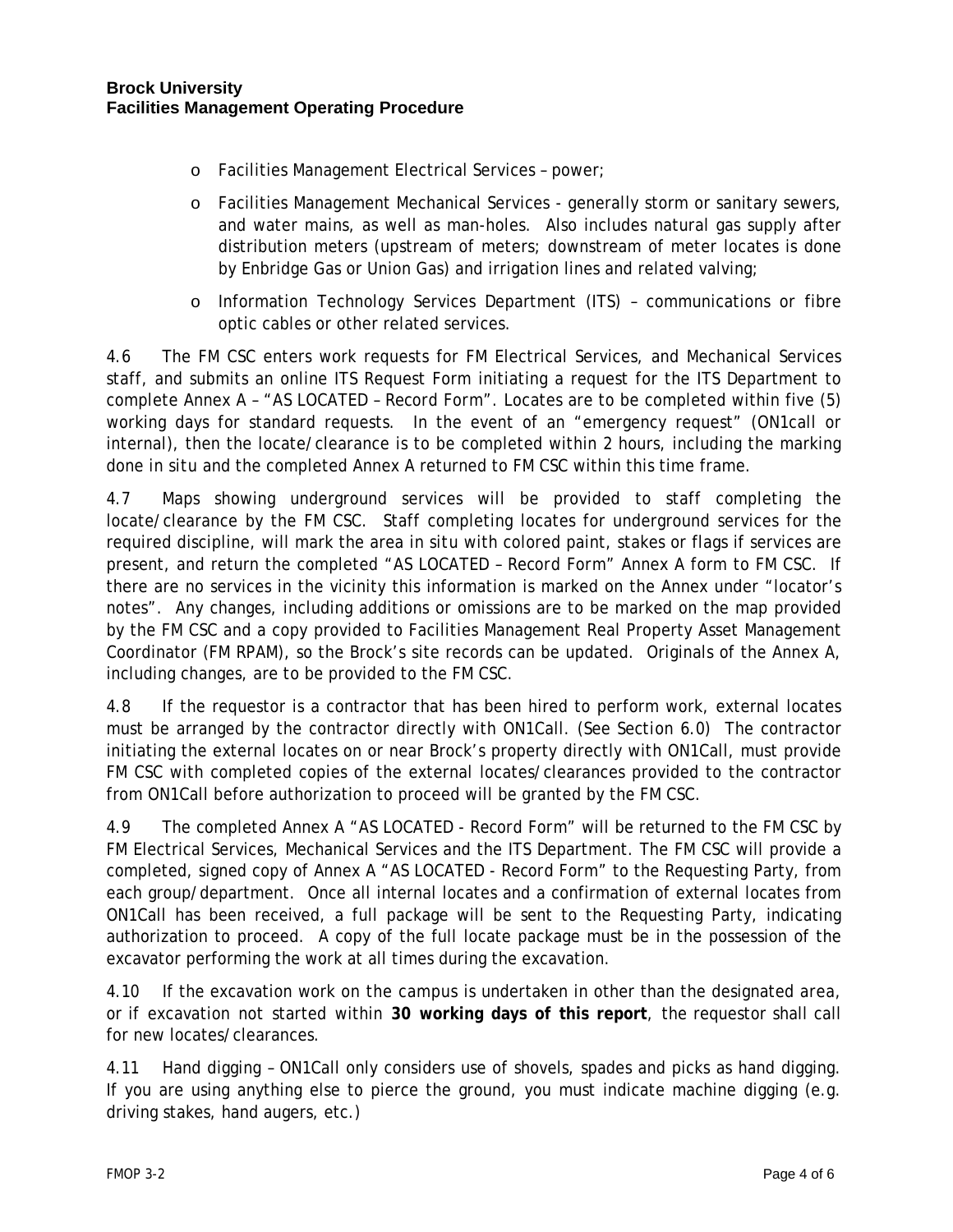### **Brock University Facilities Management Operating Procedure**

## **5.0 Markings (Legends)**

The following legend will be used on Utility Locate drawings:

- Blue Mechanical: "San" or "S" sanitary, "St" storm and drainage.
- Red Electrical.
- Yellow Gas.
- Orange Communications, CATV, fibre optic.
- Multi Colour Irrigation.

# **6.0 Requesting External Locates Through ON1Call**

To request an external locate, go through ON1Call. For standard requests, a minimum of five full working days advance notice is to be provided. County, municipality, street, and intersection information are required for the locate. In the event of an emergency, an "emergency request" can be made through the ON1Call operator. Please let them know that the intersection for Brock University is St. David's and Lockhart Drive.

| Website             | http://www.on1call.com/to request an ON1Call e-ticket |  |
|---------------------|-------------------------------------------------------|--|
| Email:              | wwwlocatesend@niagararegion.ca                        |  |
| Telephone:<br>Fax : | 1-800-400-2255<br>1-800-400-8876                      |  |

## **6.1 Required ON1Call Response Times for Locate or Clearance Requests**

6.1.1 Emergency Locate Request (loss of essential service by a utility and an excavator work crew is on site or has been dispatched, or there is an imminent safety hazard) requiring a locate response by Brock University within two hours. Emergency Locate Requests are transmitted to ON1Call within 15 minutes of completion by Brock staff.

6.1.2 Priority Locate Request, is defined as an emergent situation and a locate needs to be completed <five business days. Priority Locate Requests are transmitted ON1Call within twelve (12) hours of completion by Brock University staff;

6.1.3 Standard Locate Request, is defined as planned work and a locate to be completed with a minimum notification period of five business days or as agreed with the excavator if the work is not completed within 30 days. Standard Locate Requests are transmitted to ON1Call within 24 hours of completion by Brock University.